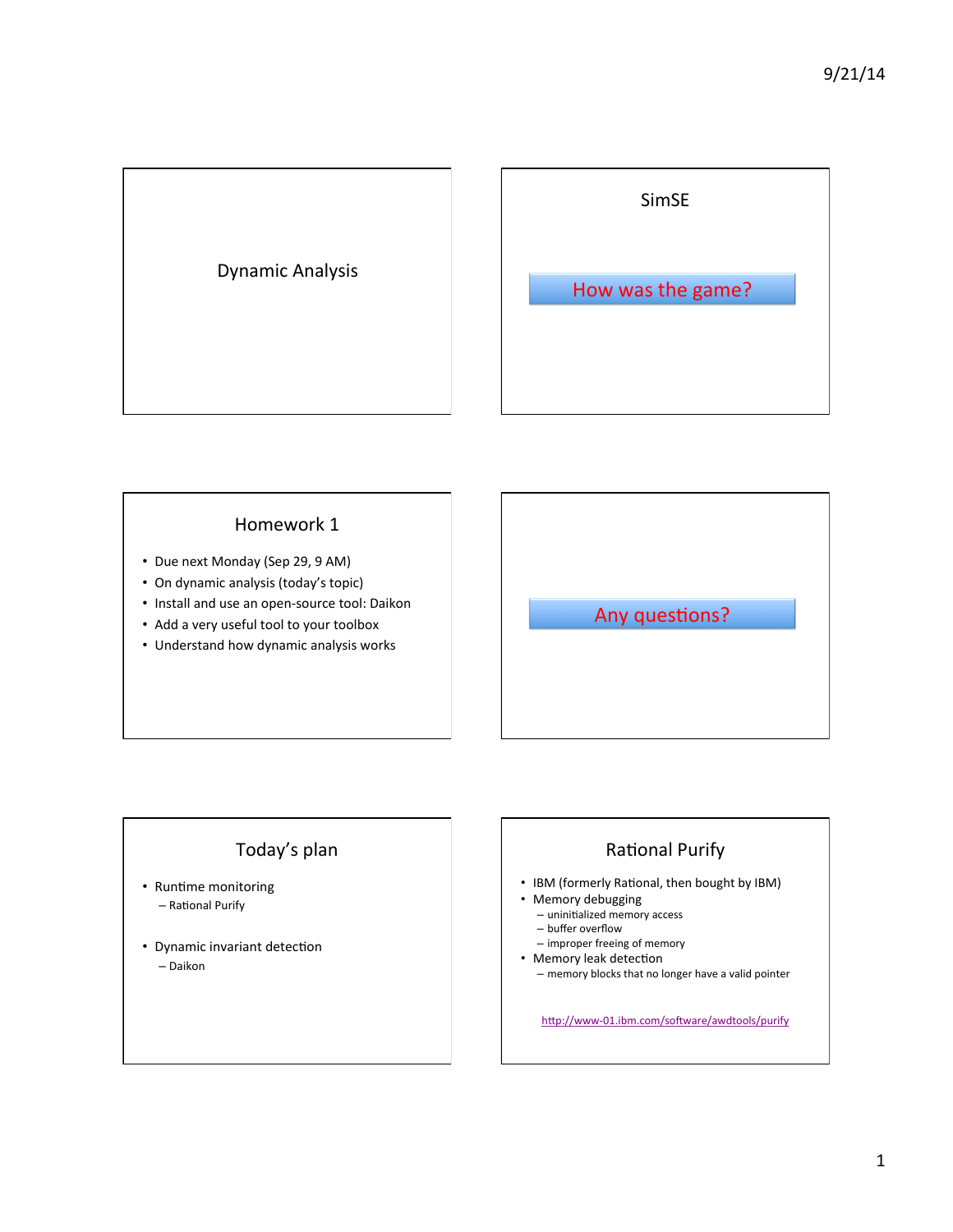# The Problem (for Purify to solve)

- C/C++ are not type safe
- The compiler does not enforce type abstractions
- Does the runtime system? – no



# The Problem (for Purify to solve)

- C/C++ are not type safe
- The compiler does not enforce type abstractions
- Does the runtime system? – no
- Possible to read or write outside of your intended data structure
- ... and many undesirable behaviors



- Track each memory location One of three states:
	- Unallocated: cannot be read or written
	- Allocated but uninitialized: cannot be read
	- Allocated and initialized: can be read or written



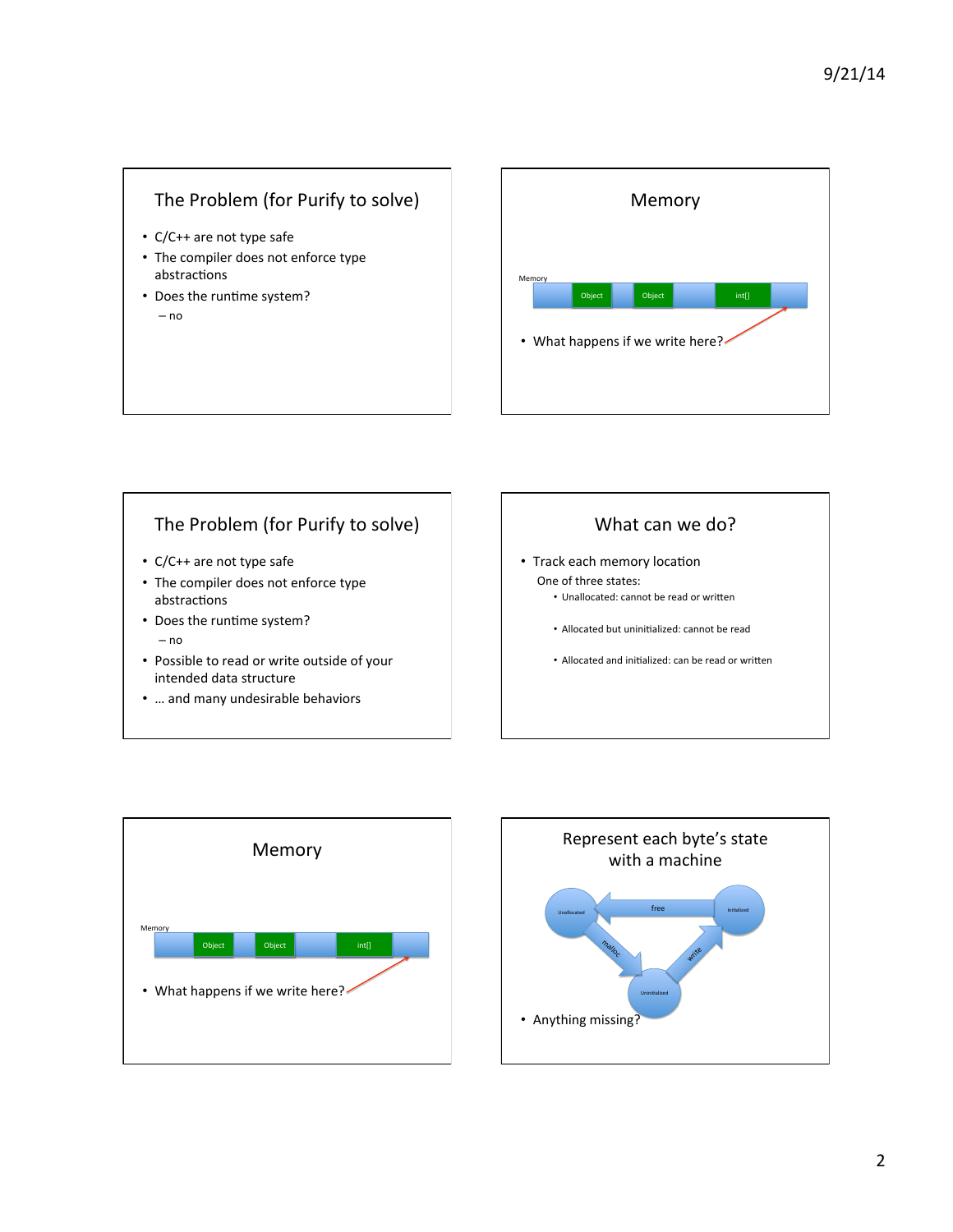## How do we implement this?

- Keep a machine for each byte
- On each access
	- check the state of each byte
	- $-$  update the machine state
- Can instrument the binary (no need for source code) - Add code before each load and store – Represent the machines as a giant array
	- How many bits needed per byte of system memory?
- What's the overhead?
- Catches byte-level, but not bit-level errors
- Runtime CPU efficiency? • very slow, but worth it







## Let memory age

- Do not allow reallocation of freed memory for some time
- Prevents errors caused by dangling pointers
- Both this and padding can be easily implemented in the malloc library



- Instead of bits, keep track of pointers to memory
- When no pointers are left, free the memory
- Where have we seen this before?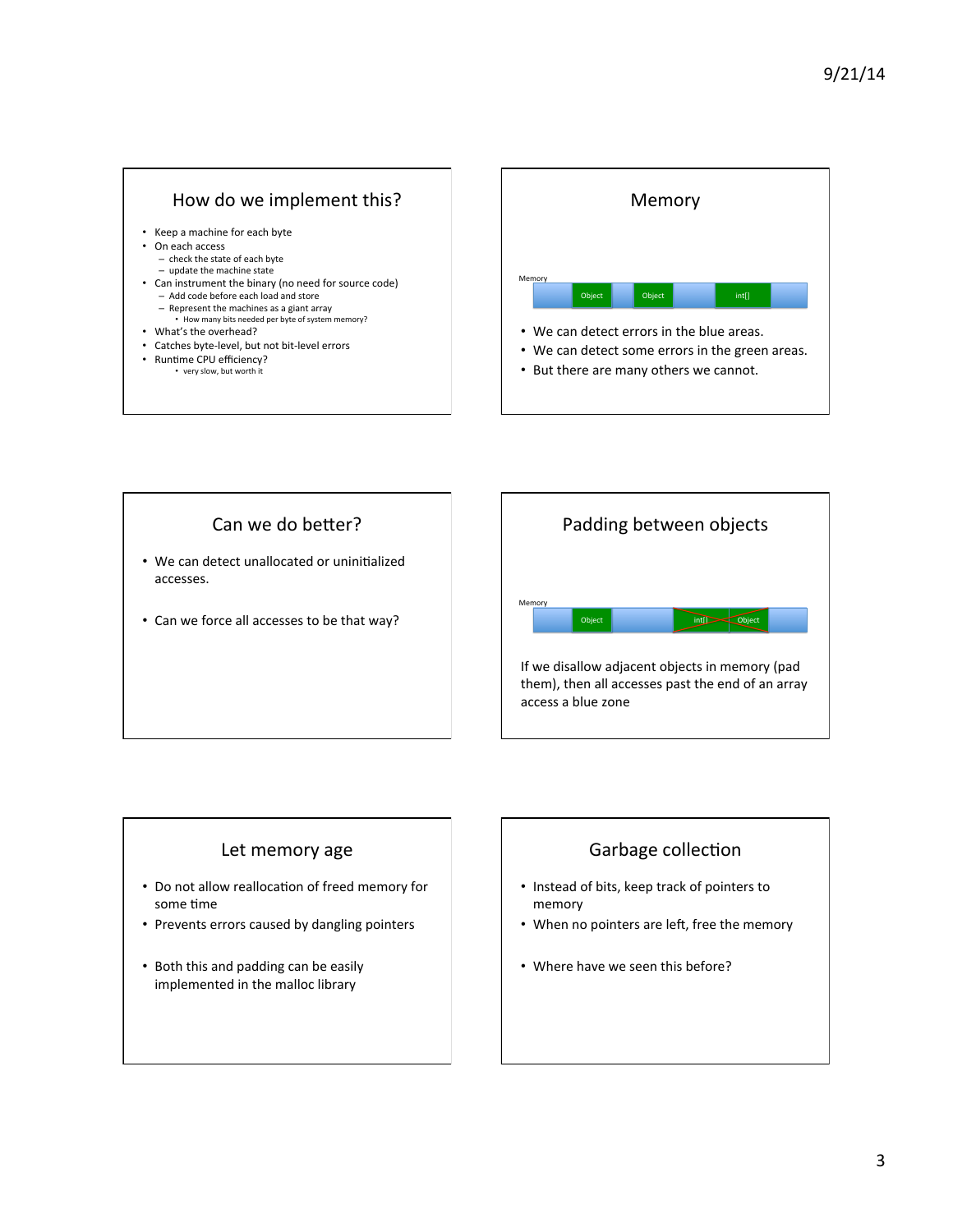#### In Practice

- These ideas work pretty well and are widely used.
- Often, it is OK to pay very high performance price to get system correctness.
- Dynamic analysis instruments the program, can maintain properties at runtime.

## Today's plan

- Runtime monitoring – Rational Purify
- $\rightarrow$  Dynamic invariant detection – Daikon

#### What is a program supposed to do?

- How do we know the program's specification?
- Maybe the developers wrote it down.  $-$  but often, that has errors
- Without a specification or some way to tell if behavior is correct, we cannot test!

## What is a specification?

- The documentation can be the specification
	- Informal
	- May contain mistakes - Can be hard to parse
- The program itself is a specification
	- $-$  Testing becomes a tautology
	- $-$  But is there some kind of testing this can facilitate? • Regression testing
	- $-$  Also great for program understanding, reasoning, etc.

#### Use the program to find likely invariants

- Hypothesize an invariant  $-$  for example, square (x) > 0
- Run the program on many test inputs (without needing to know the outputs)
- If square  $(x) > 0$  in all the executions, it's a likely invariant.

## Example:

```
funny_sqrt(int x) 
bool positive = (x>0);
 if (positive) 
  j = sqrt(x); else 
  j = sqrt(-x); return j; 
      Test for -100 < x < 100 | | \ge 0
```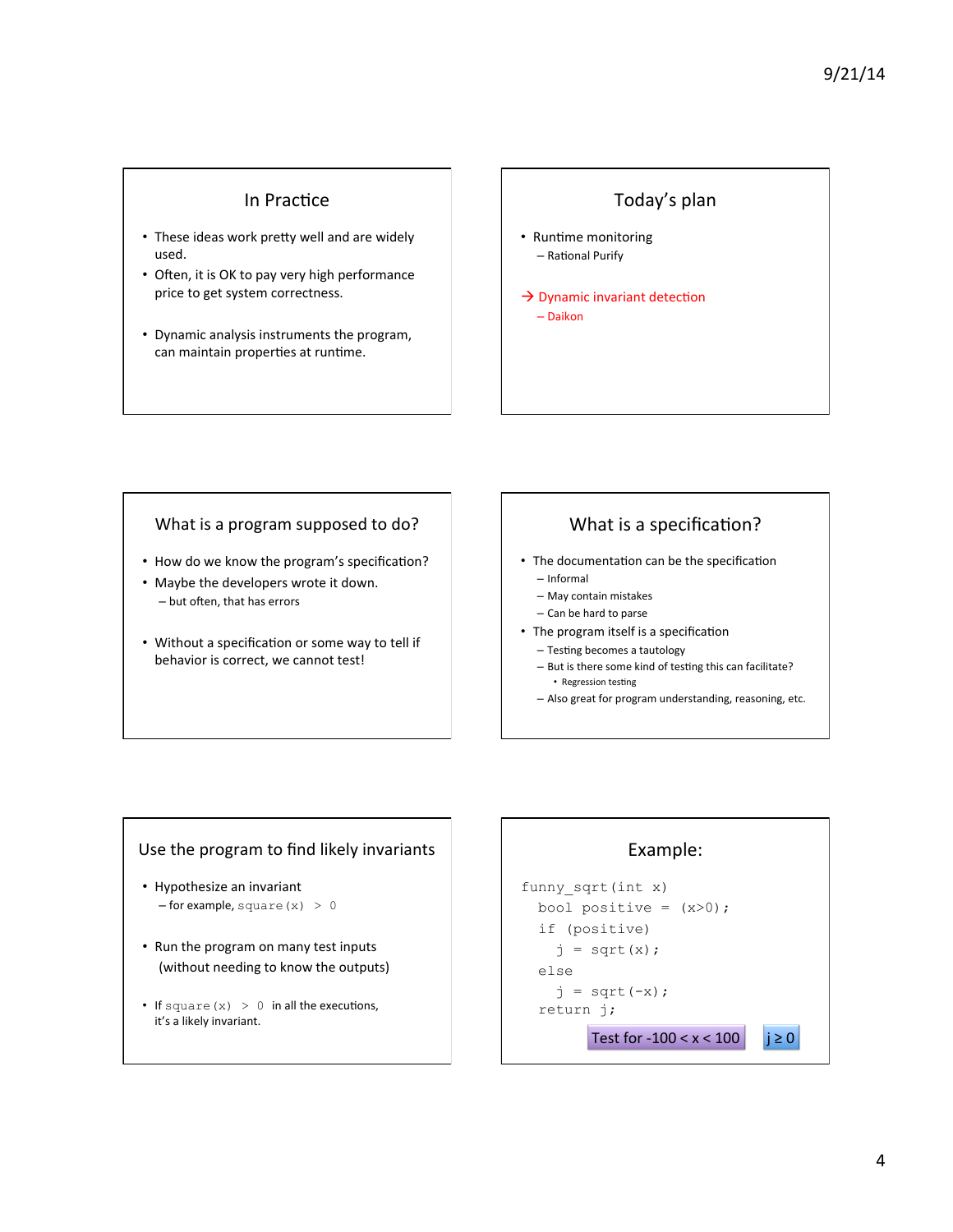## What is an invariant? ( $j \ge 0$  is)

- Invariants hold at a program point
	- before a statement executes
	- $-$  after a statement executes
	- $-$  or maybe at all program points
- Invariants cannot reference variables out of scope

 $-$  Is  $j <$  abs (y)?

#### Can executions ever prove a property?

- Can show that a property holds in many executions.
- But can this method show that a property always holds?
- What can executions prove?  $-$  They can disprove invariants by finding an execution in which an invariant holds.



# How do we know if an invariant is likely?

Thesis: 

Hypothesize *i* is an invariant at a program point. If many test cases do not disprove the hypothesis, conclude that *i* likely is an invariant.

This doesn't quite work...





- We had many test cases none disproved the invariant
- But the hypothesis is not disproved because we didn't even execute the relevant line of code.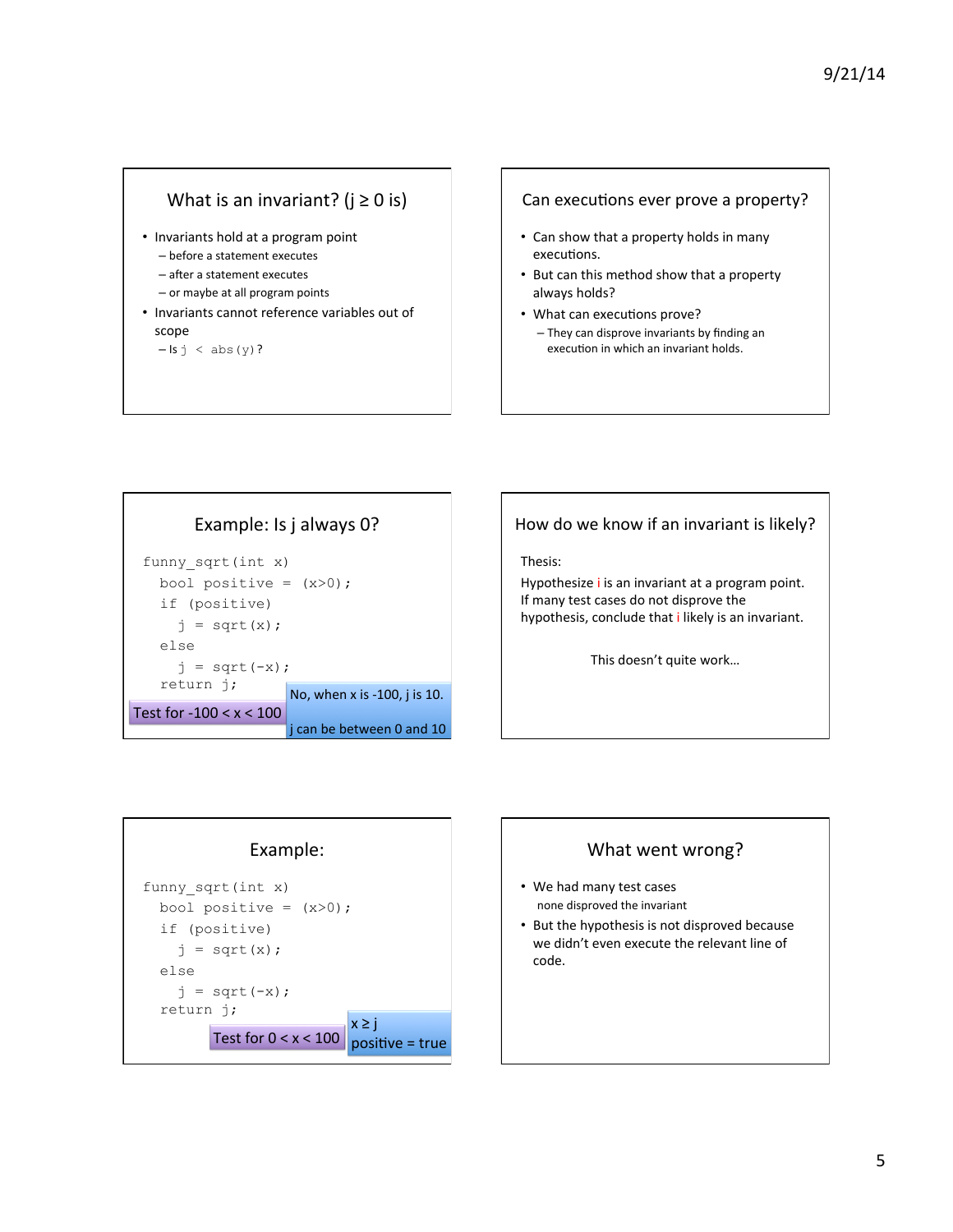



| How to compute statistical significance?                                                                                      |      |
|-------------------------------------------------------------------------------------------------------------------------------|------|
| • For a hypothesized invariant $P(x,y)$<br>What are the chances $P(x,y)$ is satisfied under<br>a random choice of x and $y$ ? |      |
| • Assume $0 \le x, y < 1000$                                                                                                  |      |
|                                                                                                                               |      |
| $P(x == y) \approx$                                                                                                           | .001 |
| $P(x < y) \approx$                                                                                                            | .5   |
| $P(x  = y) \approx$                                                                                                           | .999 |

#### What to compute

- We want a high confidence that invariants are not observed by chance
- The number of samples we need varies with the invariant
	- $-$  predicates have widely varying chances of being accidentally satisfied

#### What can we do with unlikely invariants?

- If it is likely that a [non]invariant is an accident, don't report it.
- Give the user control of the confidence threshold.

An invariant may be true, but not be statistically significant when examined under some (all?) test suites.

## Which invariants do we check?

- Given a possible invariant, we can check if it is likely.
- But which possible invariants do we check? How many are there?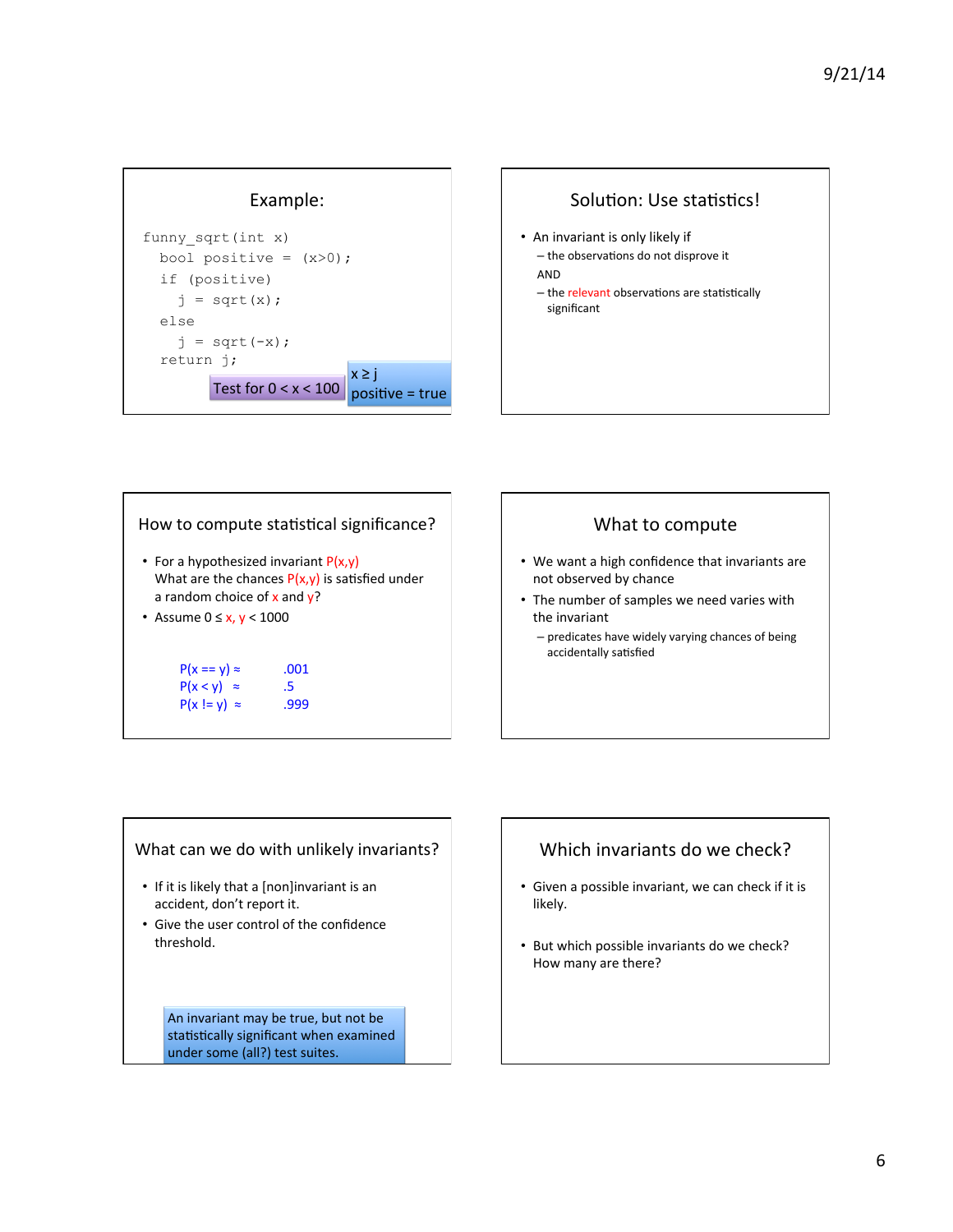



#### Use the computer for what it's good at

- Guess a HUGE number of possible invariants
- Check them all
- Only those that are likely true will survive
- Computers are great at this!

## So what do we do about the 18,446,744,073,709,551,616 ints?

#### Possible invariant: x=c

- Don't store any at first.
- First time you see  $x$  assigned to some  $c$ , remember that c.
- Then check if  $x=c$  in all later executions.

## For others too

- Same idea for more-complex invariant types:
- For example:

#### $ax + b = y$

• Two observations of  $(x,y)$  is sufficient to solve for the only possible (a,b).

## And others still

• We can do:

#### min(array)

max(array) 

#### sum(array) etc.

• These expressions can be like variables:

 $x = min(array z)$